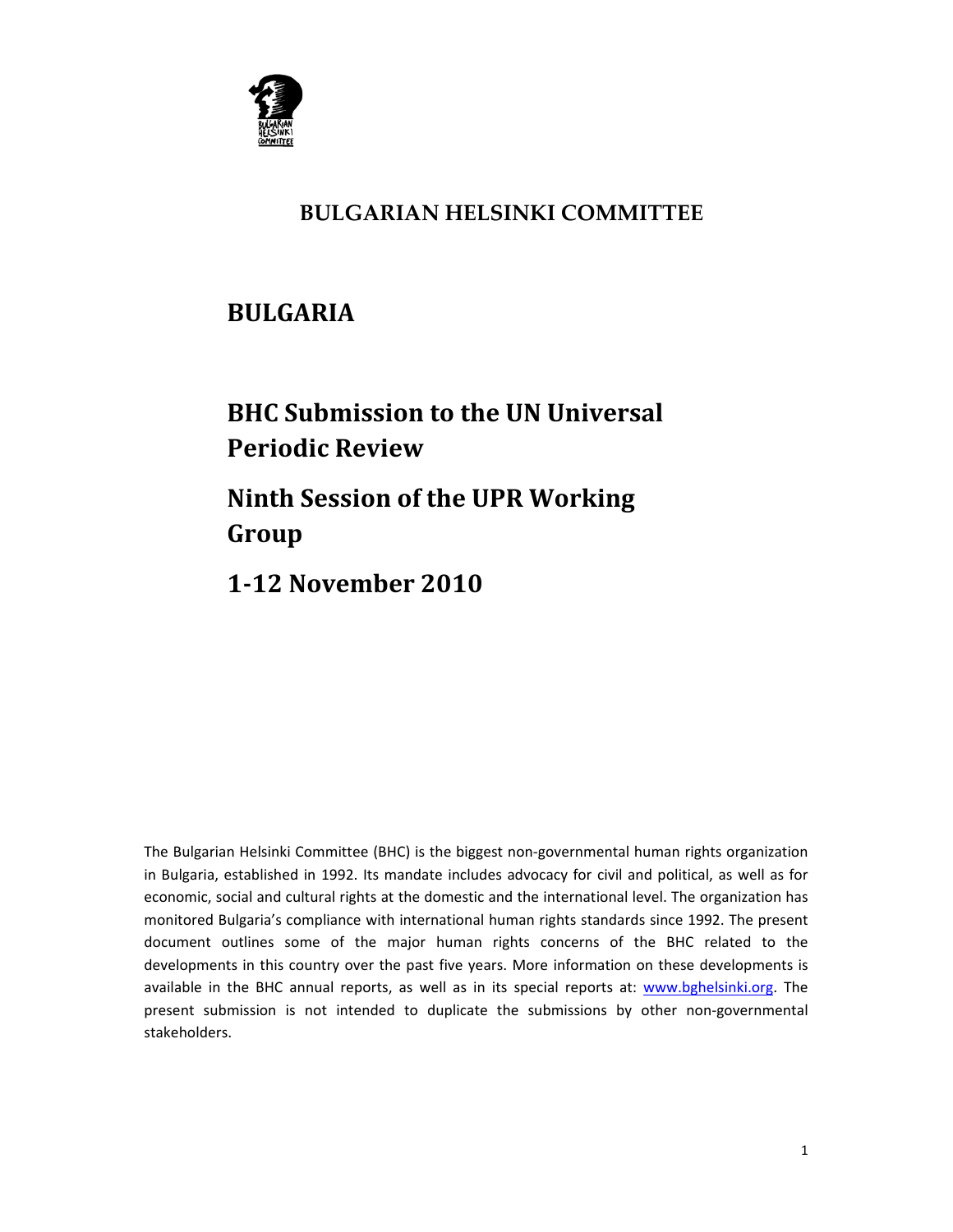### **Table of contents**

| 4. Inhuman and degrading conditions of detention in prisons, investigation detention facilities and |  |
|-----------------------------------------------------------------------------------------------------|--|
|                                                                                                     |  |
|                                                                                                     |  |
|                                                                                                     |  |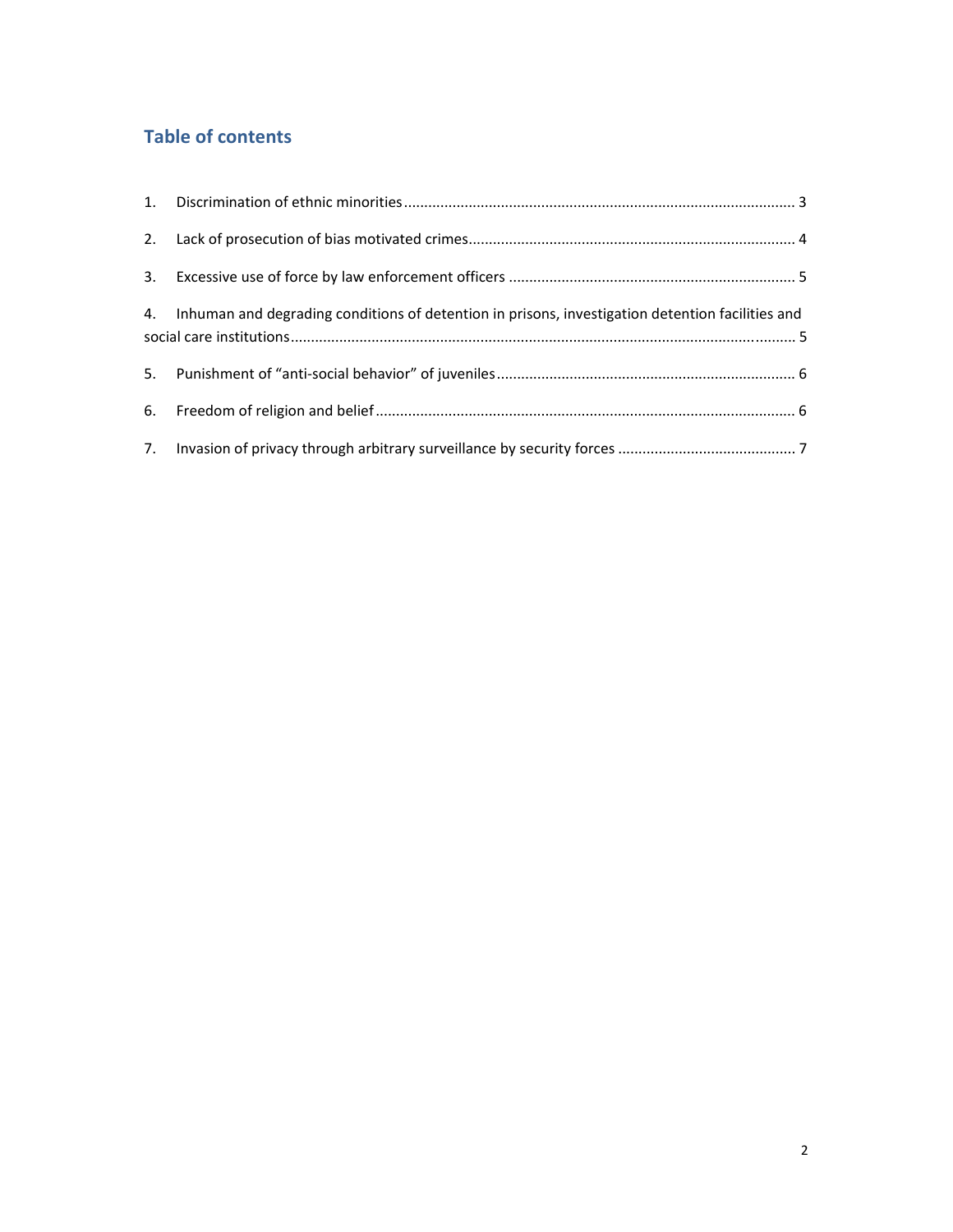#### **1. Discrimination of ethnic minorities**

The legal framework for protection against discrimination of ethnic minorities in Bulgaria is deficient and some ethnic minorities face widespread discrimination in practice. Art. 11, para. 4 of the Constitution prohibits political parties organized along ethnic and religious lines. Art. 166 of the Penal Code envisages up to three years of imprisonment for persons who form political organizations along religious lines. Although a number of parties explicitly promoting Christian religious values exist in Bulgaria, in December 2009 this provision was selectively enforced against a group of Muslims (the Yuzeirovi brothers) who were charged for their alleged attempt to form a political party.

Roma face exclusion and discrimination in education, housing, medical care, employment and the criminal justice system. In the period preceding Bulgaria's accession to the EU, several governments adopted programs on Romani education, housing, medical care and employment, but these remained by and large only on paper. Most of the Romani children are schooled in territorially segregated schools and some are placed in special schools for children with developmental disabilities, where they represent more than one half of the student body.<sup>1</sup> In 2006, the European Committee of Social Rights (ECSR) found discrimination of Roma in housing because of the inadequate housing conditions in the Romani neighborhoods and lack of legal security of tenure.<sup>2</sup> But evictions of Romani families from their only homes, which they inhabited for years, continued and even became more widespread after 2006. In 2009 alone more than 230 Roma from Burgas and Sofia lost their only homes, which were demolished by the local authorities with no alternative accommodation offered. In all these cases the demolitions were assisted by the police, which used disproportional force to chase away the inhabitants. $3$  In December 2008, the ECSR found discrimination of Roma on account of the failure of the authorities to take appropriate measures to address the exclusion, marginalization and environmental hazards, which Romani communities are exposed to in Bulgaria and because of their exclusion from accessing health care services.<sup>4</sup> There have been no improvements in the situation of Roma in this regard since 2008. On the contrary, the combined effect of the exclusion of tens of thousands of persons from social assistance after 1 January 2008<sup>5</sup> and the rise of unemployment with the onset of the economic crisis, has resulted in an increase in the share of Roma who are not medically insured.

Macedonians are another group, which faces discrimination by the central and the local government authorities. The Bulgarian government denies the identity of those Bulgarian citizens who self‐ identify as Macedonians. Not only they, but also the Macedonians in the Republic of Macedonia are officially considered as Bulgarians. On this basis, central and local authorities often suppress any

<sup>1</sup> For more on the scope and forms of educational discrimination against Roma cf.: OSI/EUMAP, *Equal Access to Quality Education for Roma*, Vol. 1, Budapest, 2007.

<sup>2</sup> Cf. ECSR, Decision on Collective Complaint 31/2005, *ERRC v. Bulgaria*, available at: http://www.coe.int/t/dghl/monitoring/socialcharter/Complaints/Complaints\_en.asp.

<sup>3</sup> For more details cf.: BHC, *Human Rights in Bulgaria in 2009*, March 2010, available at: www.bghelsinki.org. Cf. also: Amnesty International, *Stop Forced Evictions of Roma in Europe*, EUR 01/005/2010, 8 April 2010.

<sup>4</sup> ECSR, Decision on Collective Complaint 46/2007, *ERRC v. Bulgaria*, 3 December 2008, available at: http://www.coe.int/t/dghl/monitoring/socialcharter/Complaints/Complaints\_en.asp.

<sup>5</sup> In 2006 and 2007, parliament adopted legislative measures limiting social assistance to up to one year. These measures entered into force on 1 January 2008. With a decision from March 2009, the ECSR found them incompatible with Art. 13.1 of the ESC(r) – see its decision on Collective Complaint 48/2008.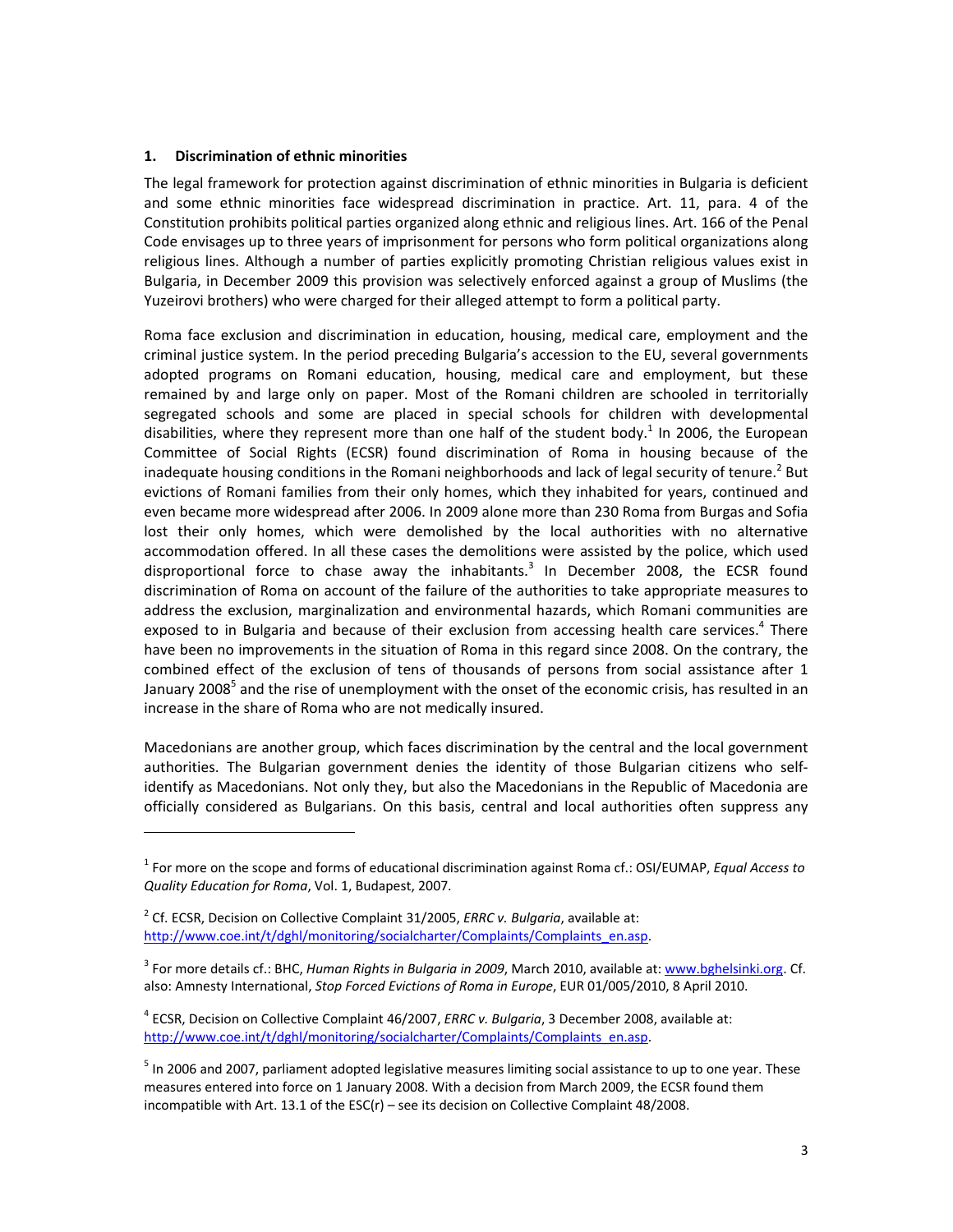expression of Macedonian identity, especially peaceful assemblies, citizens' associations and political parties of ethnic Macedonians. So far, the European Court of Human Rights (ECtHR) has ruled on five cases involving violations of freedom of assembly and freedom of association of ethnic Macedonians.<sup>6</sup> Several others are pending for decision. The Court clearly stated that the suppression of the freedom of assembly and of association of the Macedonian groups is a violation of fundamental human rights. This however did not have a serious effect on the subsequent practice in Bulgaria. In 2009, Bulgarian courts refused to register several organizations of Macedonians. In some cases the courts stated grounds that revealed openly discriminatory attitudes to the Macedonian minority. On 29 May, the political party OMO Ilinden – PIRIN received a final refusal of its application for registration by the Supreme Court of Cassation. On 7 May, the Sofia Court of Appeals sustained the decision of the Blagoevgrad District Court to deny registration to the Nikola Vaptsarov Macedonian Cultural and Educational Society. The court held that "there is no distinctive Macedonian ethnos in Bulgaria, while some of the goals listed in the association's by-laws imply the existence of such an ethnos."<sup>7</sup>

#### **2. Lack of prosecution of bias motivated crimes**

The legal framework for protection against racially and other bias motivated crimes in Bulgaria is very narrow and does not allow taking into account the racist and other discriminatory motives of the perpetrators of serious crimes, such as murder, severe bodily harm, robbery, rape, etc. These deficiencies were identified by the ECtHR in several cases against Bulgaria where the Court found discrimination in the investigation of racially motivated killings of Roma by both law enforcement officials and private individuals.<sup>8</sup> These judgments are now opened for execution of general measures by the CoE Committee of Ministers because the government failed to adopt legislation aiming at the punishment of serious hate crimes. Bias motivated crimes continue to be widespread, especially against Roma, foreigners and Muslim houses of prayer. According to information from the Office of the Chief Mufti from June 2009, more than 110 Muslim properties had been vandalized over the past several years. Since October 2009, at least two mosques, in Nikopol and in Karlovo, were burned out entirely.

Hate speech against ethnic and religious minorities and persons with different sexual orientation is widespread in Bulgaria. Its sources include some media, but also political parties, such as the extremist Ataka, which is part of the ruling majority. The leader of Ataka is a Holocaust denier and led several virulent hate campaigns against Roma and the Muslims. $9$  His hate speech remained unpunished despite complaints.

<sup>6</sup> ECtHR, *Stankov and the United Macedonian Organization Ilinden v. Bulgaria*, Appl. nos. 29221/95 and 29225/95, Judgment from 2 October 2001; ECtHR, *United Macedonian Organization Ilinden and Ivanov v. Bulgaria*, Appl. no. 44079/98, Judgment from 20 October 2005; ECtHR, *United Macedonian Organization Ilinden – PIRIN and others v. Bulgaria*, Appl. no. 59489/00, Judgment from 20 October 2005; ECtHR, *Ivanov and others v. Bulgaria*, Appl. no. 46336/99, Judgment from 24 November 2005; ECtHR, *United Macedonian Organization Ilinden and others v. Bulgaria*, Appl. no. 59491/00, Judgment from 19 January 2006. Violations in 2004‐2008 are subject of another case pending before the ECtHR in its final phase (Appl. Nos.: 41561/07, 20972/08, 37586/04, 48284/07, 34960/04). The Court may issue its judgments before the upcoming UPR on Bulgaria.

<sup>7</sup> BHC, *Human Rights in Bulgaria in 2009*, March 2010, available at: www.bghelsinki.org.

<sup>8</sup> ECtHR, *Nachova and others v. Bulgaria*, Appl. no. 43577/98, 43579/98, Grand Chamber Judgment of 6 July 2005; ECtHR, *Angelova and Iliev v. Bulgaria*, Appl. no. 55523/00, Judgment of 26 July 2007.

 $9$  See more on hate speech and the government's failure to contain it through prosecution in the joint BHC/ERRC submission to the CERD from December 2008, available at: http://www2.ohchr.org/english/bodies/cerd/docs/ngo/BHC\_ERRC\_Bulgaria\_CERD74.pdf.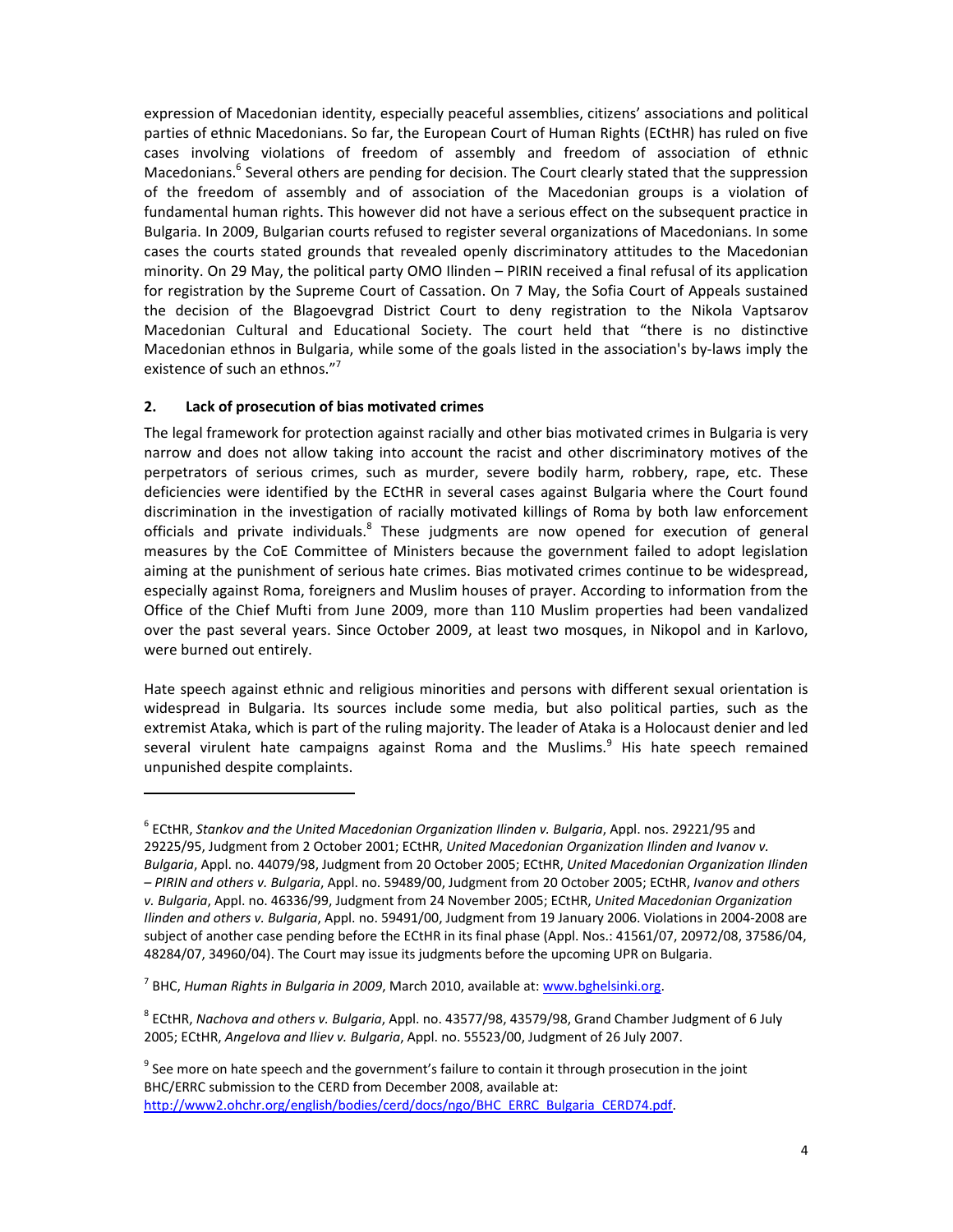#### **3. Excessive use of force by law enforcement officers**

The Bulgarian Penal Code does not provide for a specific crime of torture as required by the UN Convention against Torture and as recommended by the Committee against Torture on several occasions.<sup>10</sup> Excessive use of force by law enforcement officers continues to be a serious problem in the work of the Bulgarian police. It is practiced by and large with impunity. Since 2005, the BHC has conducted surveys in four Bulgarian prisons among newly‐arrived prisoners on their conditions of preliminary detention. The responses on whether force was used against them during pre‐trial proceedings reveal the followings results over the past five years:

## **2005 2006 2007 2008 2009** At the time of the arrest 23.2 20.1 17.1 23.1 24 Inside police stations 23.2 20.8 22.9 23.1 22.3

**Use of force by police by year** *% or interviewees responding that force was used against them*

The trend does not indicate any positive developments in the use of force at the pre-trial stage since 2005. The shares of respondents, who report use of force at the time of the arrest, when it can be legal under certain circumstances, are the same as those indicating use of force inside the police station, where it is illegal.

Bulgaria was condemned on numerous occasions by the ECtHR for excessive use of force or firearms by law enforcement officials.<sup>11</sup> 17 judgments of the Court involving excessive use of force or firearms are pending for execution of individual and the general measures, including where necessary reopening of the investigations. Some of the judgments remained in the docket of the CoE Committee of Ministers for execution since 2000 (e.g. the *Velikova* judgment) because the Bulgarian authorities refuse to reopen the investigations and to adopt the necessary legislative measures to ensure the independence of the investigations involving law enforcement officers.<sup>12</sup>

#### **4. Inhuman and degrading conditions of detention in prisons, investigation detention facilities and social care institutions**

The BHC monitors on a systematic basis prisons, investigation detention facilities (IDFs), psychiatric hospitals and social care institutions in Bulgaria, as well as in other countries of Europe.<sup>13</sup> Conditions in some of the country's prisons, in most of the IDFs and in some social care institutions are inhuman

 $12$  Cf. the most recent list of cases pending for execution by the CoM at: http://www.coe.int/t/DGHL/MONITORING/EXECUTION/Reports/Current/Bulgaria\_en.pdf. On per capita basis Bulgaria has one of the highest shares of cases that are not executed among the CoE member states.

<sup>10</sup> See most recently: CAT, *Conclusions and recommendations on Bulgaria*, 11/06/2004, CAT/C/CR/32/6, § 6a.

<sup>11</sup> The cases, which resulted in death of the victims include: *Velikova v. Bulgaria*, Appl. No. 41488/98, Judgment of 18 May 2000; *Anguelova v. Bulgaria*, Appl. No. 38361/97, Judgment of 13 June 2002; *Nachova and Others v. Bulgaria*, Appl. No. 43577/98, Grand Chamber Judgment of 6 July 2005; *Ognyanova and Choban v. Bulgaria*, Appl. No. 46317/99, Judgment of 23 February 2006; *Nikolova and Velichkova*, Appl. No. 7888/03, Judgment of 20 December 2007. In several other cases, in which the ECtHR found violations of Art. 3 of the ECHR, excessive use of force or firearms by law enforcement officers resulted in serious injuries.

<sup>&</sup>lt;sup>13</sup> In addition to Bulgaria, BHC researchers monitored places of detention in Armenia, Azerbaijan, Georgia, Serbia, Poland, Hungary, the Russian Federation, Macedonia, Kazakhstan, Kyrgyzstan, as well as in several countries of Western Europe and the Middle East.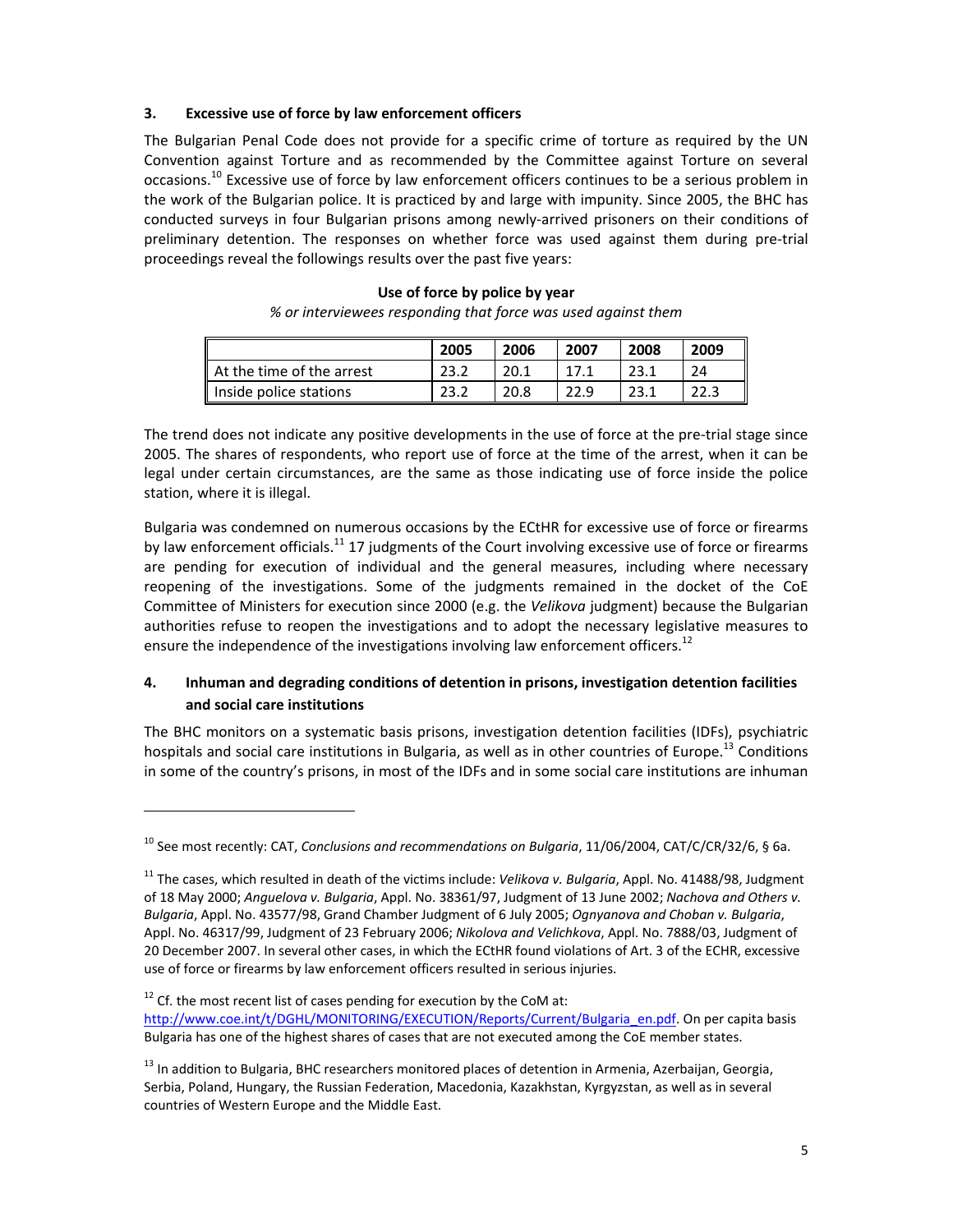and degrading. In terms of material conditions, they are worse than the respective facilities in most neighboring countries. Most prisons and IDFs in Bulgaria are overcrowded. In some, detainees are locked for months and sometimes for years in cells that allow not more than 2 sq. m. space per inmate. Some IDFs do not allow for outdoor exercise of the detainee during his/her entire stay in the facility. The cells in many IDFs do not have windows and in some cases detainees never see natural light during their entire period of detention. Some IDFs are situated 100% underground. Detainees in some prisons and IDFs use buckets to relieve themselves at night. Almost without exception the hygiene in the prisons, IDFs and social care institutions for persons with mental disabilities is poor.

Bulgaria was condemned on numerous occasions by the ECtHR for inhuman and degrading conditions of detention in prisons and IDFs. At present, the CoE Committee of Ministers monitors 11 judgments of the ECtHR against Bulgaria involving such violations.<sup>14</sup>

#### **5. Punishment of "anti‐social behavior" of juveniles**

Children between 8 and 18 years of age in Bulgaria can be sanctioned for "anti‐social behavior." This is in addition to criminal liability, the minimum age of which is 14 years. The Juvenile Delinquency Act does not provide for a precise definition of "anti‐social behavior." In practice children are sanctioned, including by deprivation of liberty, in special schools for delinquent children not only for crimes, but also for behavior, which is not criminal when committed by adults (e.g. truancy). Although the sanctioning procedure was reformed several times, it still lacks basic due process guarantees. On several occasions the UN Committee on the Rights of the Child (CRC) recommended abandoning the concept of "anti-social behavior," setting up juvenile courts and ensuring that children under the age of fourteen years are totally treated outside of the criminal justice system on the basis of social and protective measures.<sup>15</sup> The government has not complied with these requirements.

#### **6. Freedom of religion and belief**

The Religious Denominations Act, adopted in 2002, is restrictive and discriminatory in violation of international religious freedom standards. It envisages recognition of the majority church, the Bulgarian Orthodox Church (BOC), *ex lege* while all other religious denominations have to register in court. The law allows for compulsory unification of a split religious community under one leadership and discriminates against minority religious denominations in a variety of ways.<sup>16</sup> In 2004, the government applied the law to forcefully unite the BOC by expelling from the churches with the help of the police the adherents of the so‐called "Alternative Synod." This is a group within the church, which since the start of the democratic changes has opposed the officially recognized wing of Patriarch Maxim, accusing him of collaborating with the communist authorities. On 21 January 2009, the ECtHR announced its judgment in the case of *The Holy Synod of the Bulgarian Orthodox Church and Metropolitan Inokentii v. Bulgaria*. It concerns the 2004 actions of the government and their effect. The ECtHR condemned the way the authorities dealt with the "Alternative Synod", finding a violation of Art. 9 of the ECHR. The Court once again stressed that in a democratic society the authorities may not compel religious communities to obey a single leadership. The Court also held that the Religions Denominations Act does not comply with the ECHR standards as it leaves a lot of room for discretion to the authorities in defining which is the legitimate leadership of a religious denomination. The Court also found that the law is formulated under a false pretense of neutrality.

<sup>&</sup>lt;sup>14</sup> Cf. the *Kehayov* group of judgments in the list at note 12 above. See also the CPT reports on Bulgaria.

<sup>15</sup> Cf. CRC, *Concluding Observations on Bulgaria*, CRC/C/BGR/CO/2, 23 June 2008, § 69.

<sup>&</sup>lt;sup>16</sup> For more details cf.: Krassimir Kanev, "The New Bulgarian Religious Law: Restrictive and Discriminatory", *European Yearbook of Minority Issues*, Vol. 2, 2002/2003, pp. 655‐673.